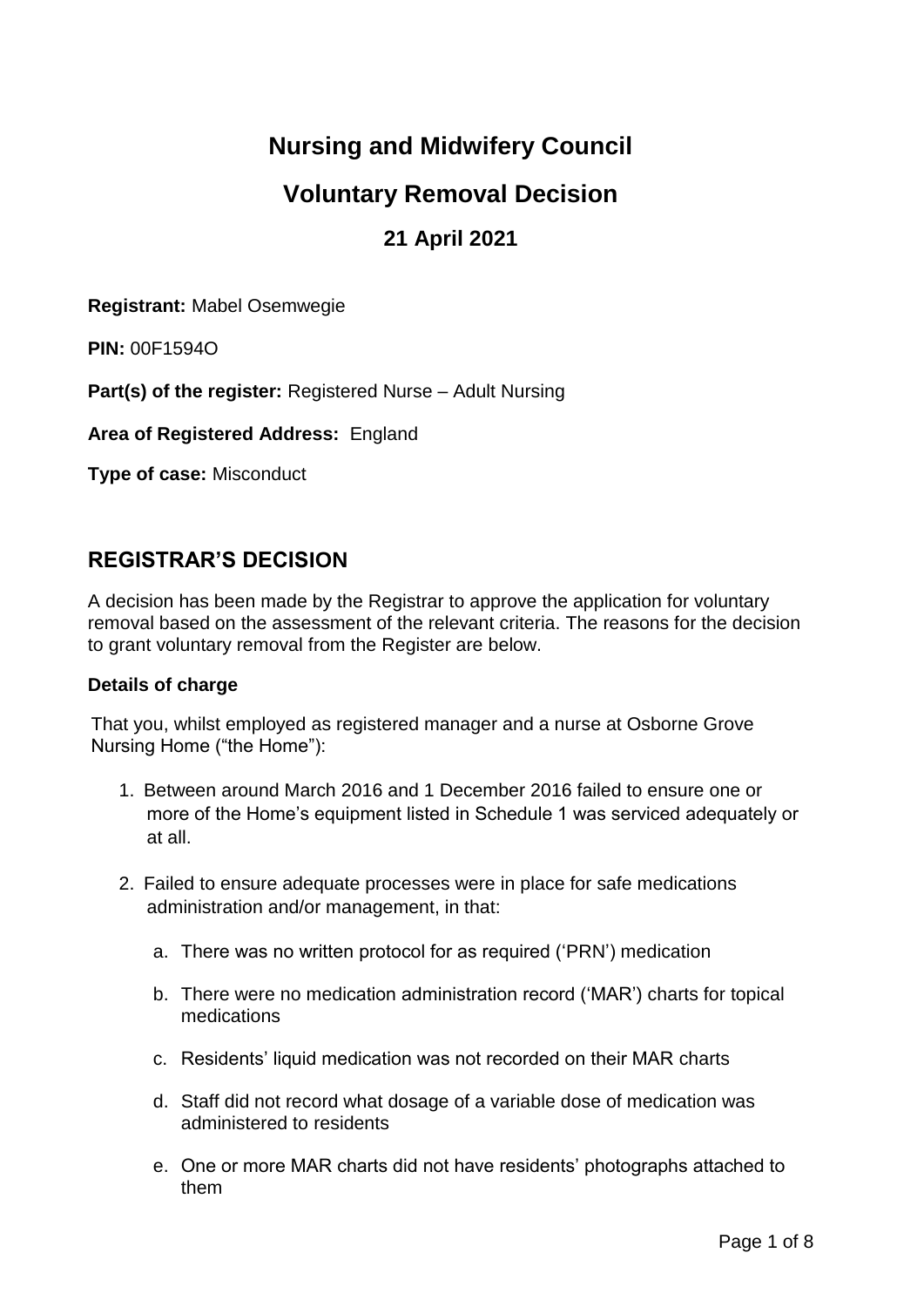- f. Medications were being mixed without a prescription
- g. MAR charts were not audited effectively.
- 3. Failed to ensure there was a written clinical procedure in relation to preventing or treating pressure ulcers.
- 4. Failed to ensure that residents' dietary requirements were met, in that:
	- a. Residents requiring a fortified diet did not receive suitable food
	- b. Residents prescribed dietary supplements did not consistently receive them.
- 5. Between around 11 November 2016 and 1 December 2016, when hoists at the Home were not being used:
	- a. Failed to escalate the matter to;
		- i) Senior management
		- ii) The clinical commissioning group ("CCG")
		- iii) Safeguarding and/or the local authority
		- iv) The Care Quality Commission ("CQC")
	- b. Failed to ensure risk assessments were carried out to identify how the lack of hoists would impact physical and/or non-physical care.
	- c. Failed to ensure care plans were updated adequately or at all to mitigate against the risk posed by the lack of hoists.
	- d. Failed to put in place a system to record which residents were bed bound.
	- e. Failed to carry out a risk assessment on whether or not to use a hoist to move a resident who needed an air pressure mattress.
	- f. Failed to ensure one or more residents' body mass index was monitored.
	- g. Failed to ensure that residents were being turned or that turning charts were completed.
	- h. Failed to identify any safeguarding and/or deprivation of liberty concerns.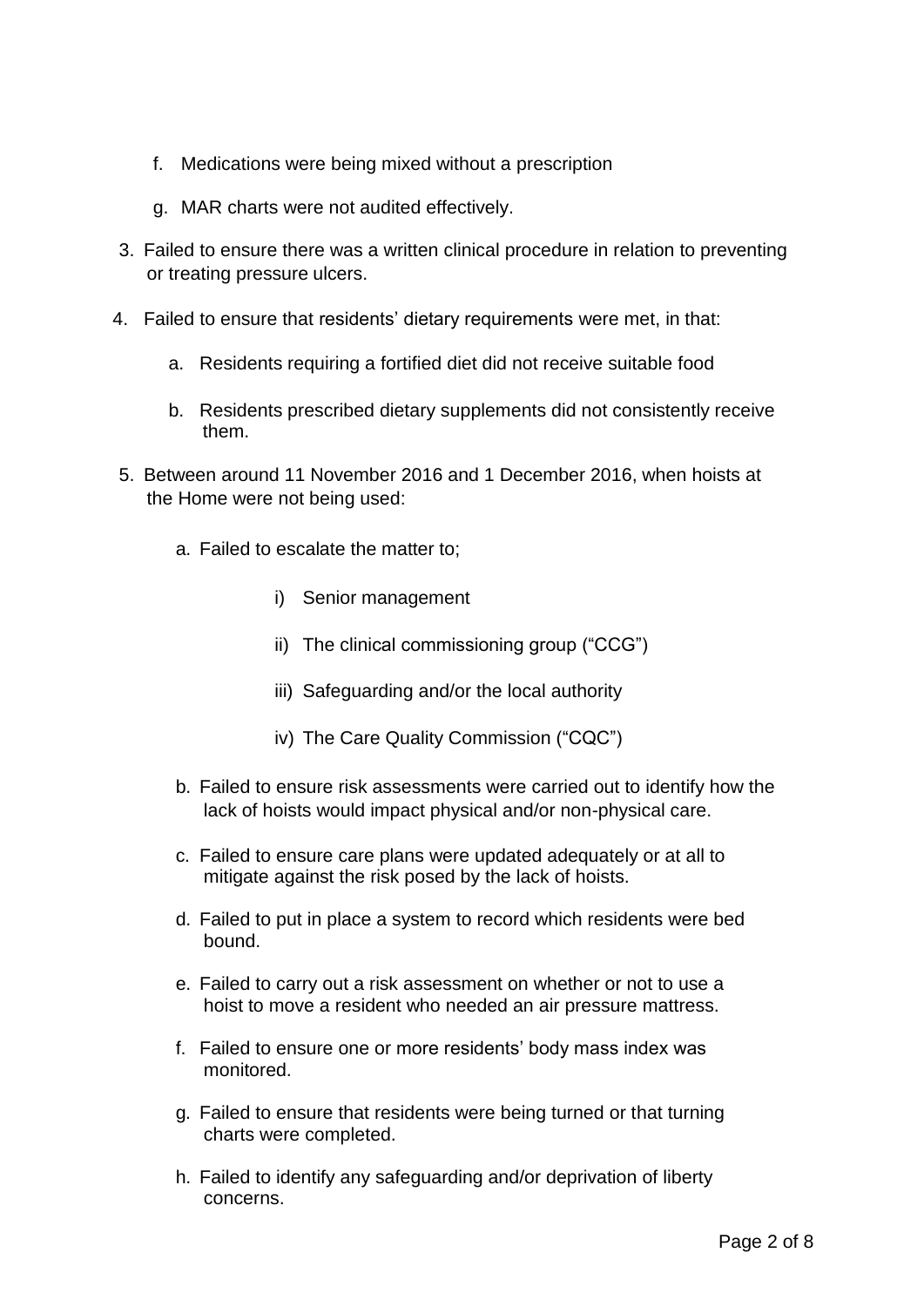i. Failed to ensure daily notes included information about residents remaining in bed.

AND in light of the above, your fitness to practise is impaired by reason of your misconduct.

### **Schedule 1**

Hoists Adaptive baths Air pressure mattresses

### **REGISTRAR'S REASONS**

The following documents were considered when assessing this voluntary removal application:

- Voluntary removal application form dated 15 March 2022
- Email from Mrs Osemwegie dated 10 March 2022
- Statement from Representative on behalf of Mrs Osemwegie dated 20 August 2019
- Reflective statement by Mrs Osemwegie dated 2 September 2019
- Mrs Osemwegie's work and qualification history dated 3 September 2019
- [PRIVATE]
- [PRIVATE]
- [PRIVATE]

## **Background**

Mrs Mabel Osemwegie joined the NMC Register in July 2000.

Mrs Osemwegie is currently subject to a fitness to practise matter. The Case Examiners considered this case on 14 October 2021 and decided that there was a case to answer and referred the matter to the Fitness to Practise Committee.

On 15 March 2022, Mrs Osemwegie sent in an application to remove her name from the nursing register through our voluntary removal process.

### **Background to the allegations**

The NMC received a referral in relation to Mrs Osemwegie on 15 September 2017. The referral came from Haringey Council ('the Council'). At the time of the concerns Mrs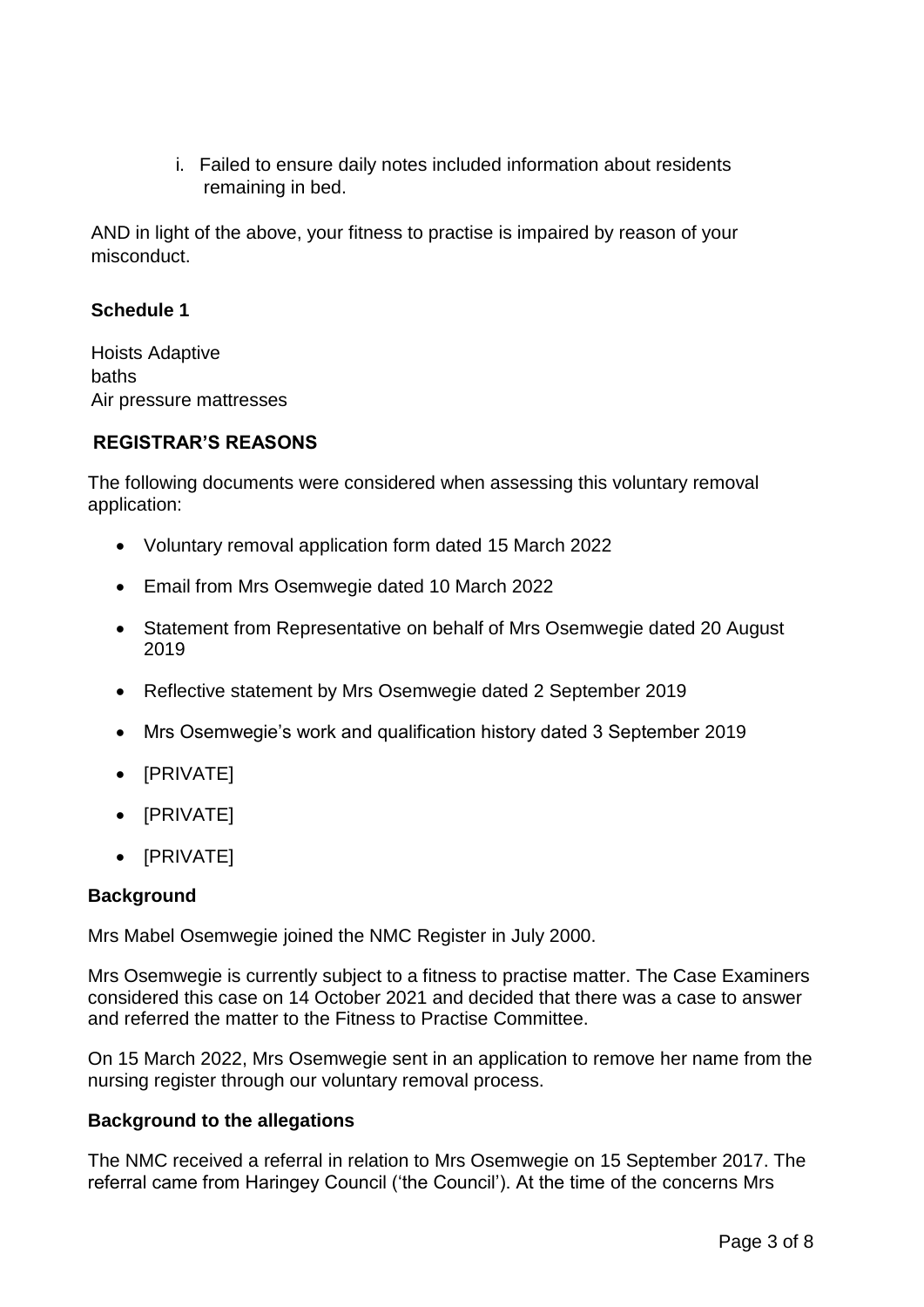Osemwegie was working as Registered Manager of Osborne Grove Nursing Home ('the Home').

The alleged facts are as follows:

Mrs Osemwegie started working at the Home in 2008. Her role as Registered Manager and the senior nurse for the Home included being responsible for oversight and the day to day running of the Home, ensuring that policies and procedures were current, management of facilities, and ensuring that systems and processes were in place.

We're told that concerns had been raised about the Home by various professionals and an initial embargo was placed on the Home, suspending any future placements. At an Establishment Concerns' meeting on 24 August 2016, the Council determined that the embargo would continue.

Mrs Osemwegie was present at the meeting where it was highlighted that every safeguarding alert needed to be notified to the CQC, and incidents needed to also be reported to the social work team.

On 11 November 2016 a trainer arrived at the Home to complete staff training in manual handling. The trainer identified that the hoists had not been serviced or maintained as required. As such the trainer couldn't complete the training.

At a morning briefing on 14 November 2016, it was reported that staff were refusing to transfer residents over the weekend due to the hoists not being checked and maintained. The briefing notes showed staff were advised to regularly reposition residents if staff were not comfortable getting them out of bed.

Mrs Osemwegie emailed the Head of Adults and Safeguarding at the Council on 16 November 2016, detailing that the company who were responsible for servicing the hoists, were refusing to service the hoists until an outstanding debt was paid by the Council. Mrs Osemwegie wrote that the care of residents could be compromised as they were left in bed while staff were unable to use the hoist for transfers.

According to the Council Mrs Osemwegie would have been expected to have:

- had a system in place to record residents who were bed bound;
- completed a risk assessment which was not just limited to physical care
- put a monitoring system in place
- changed ways of delivering care
- reported the matter to the Clinical Commissioning Group ('CCG')
- identified any safeguarding or deprivation of liberty concerns.

A Quality Assurance Nurse from Haringey CCG, visited the Home on 29 and 30 November 2016. They checked whether turning charts, daily progress notes, skin and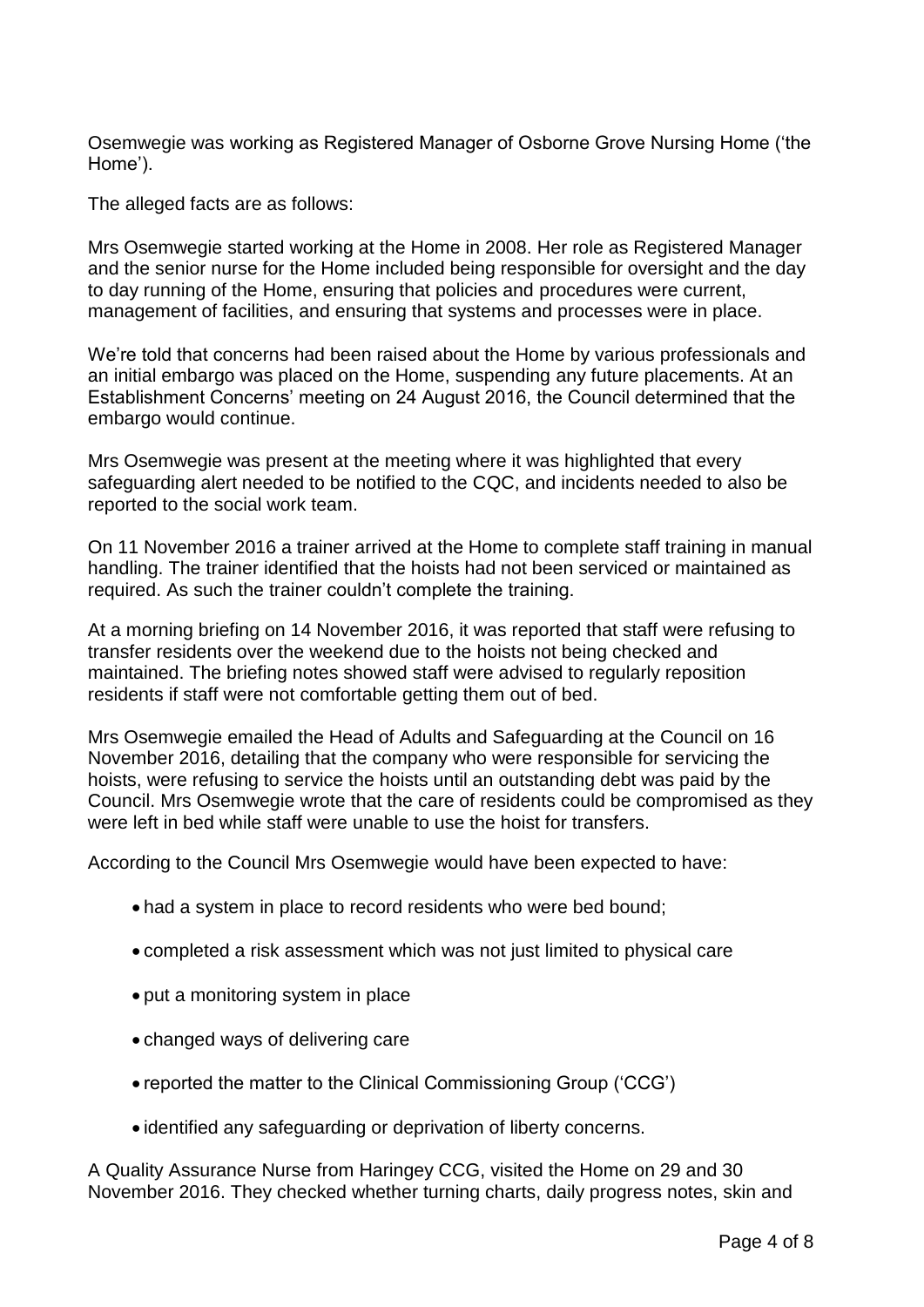skin integrity care plans and skin integrity risk assessments had been reviewed to reflect those residents who were confined to bed for a period of two to three weeks due to the hoists not being used. They reviewed the care records of five residents and identified a number of concerns, including:

- no reference in care plans to hoists not being used
- no reference to residents not being sat out in their chair when this was required in the care plan
- inconsistency in documenting regular turning or failure to regularly reposition residents.

The issues were fed back to Mrs Osemwegie, as well as concerns about the poor record keeping and poor communication between Mrs Osemwegie and the staff.

A safeguarding referral was raised on 30 November 2016. The local authority had been informed that the residents had been bedbound for two to three weeks.

A further Establishment Concerns' meeting took place on 1 December 2016. Mrs Osemwegie was present at the meeting. Mrs Osemwegie told the meeting that whilst the hoists were out of action, she had put repositioning charts in place. She reported that 18-20 people had remained in bed where they would usually have been hoisted to get up. She told the meeting that she had not formally raised this with the CCG or CQC as she believed it to be an internal problem. The meeting decided that the embargo should remain. Mrs Osemwegie was suspended on 1 December 2016.

The CQC Inspector involved, formed the view that Mrs Osemwegie would not have been able to influence the issue with contracts between the hoist servicing company and the Council, but would have expected Mrs Osemwegie to report that most residents in the Home were left bedbound as a result.

A two day inspection of the Home commenced on 6 December 2016. Mrs Osemwegie was not present, having already been suspended. A number of issues were identified including:

- the hoists being out of action
- gaps in recording turns/failing to turn residents, including where residents were at high risk of developing a pressure ulcer
- no written risk assessments regarding whether hoists could be used
- residents not being weighed when the hoists were not being able to be used
- no evidence that Mrs Osemwegie was monitoring the completion of turning charts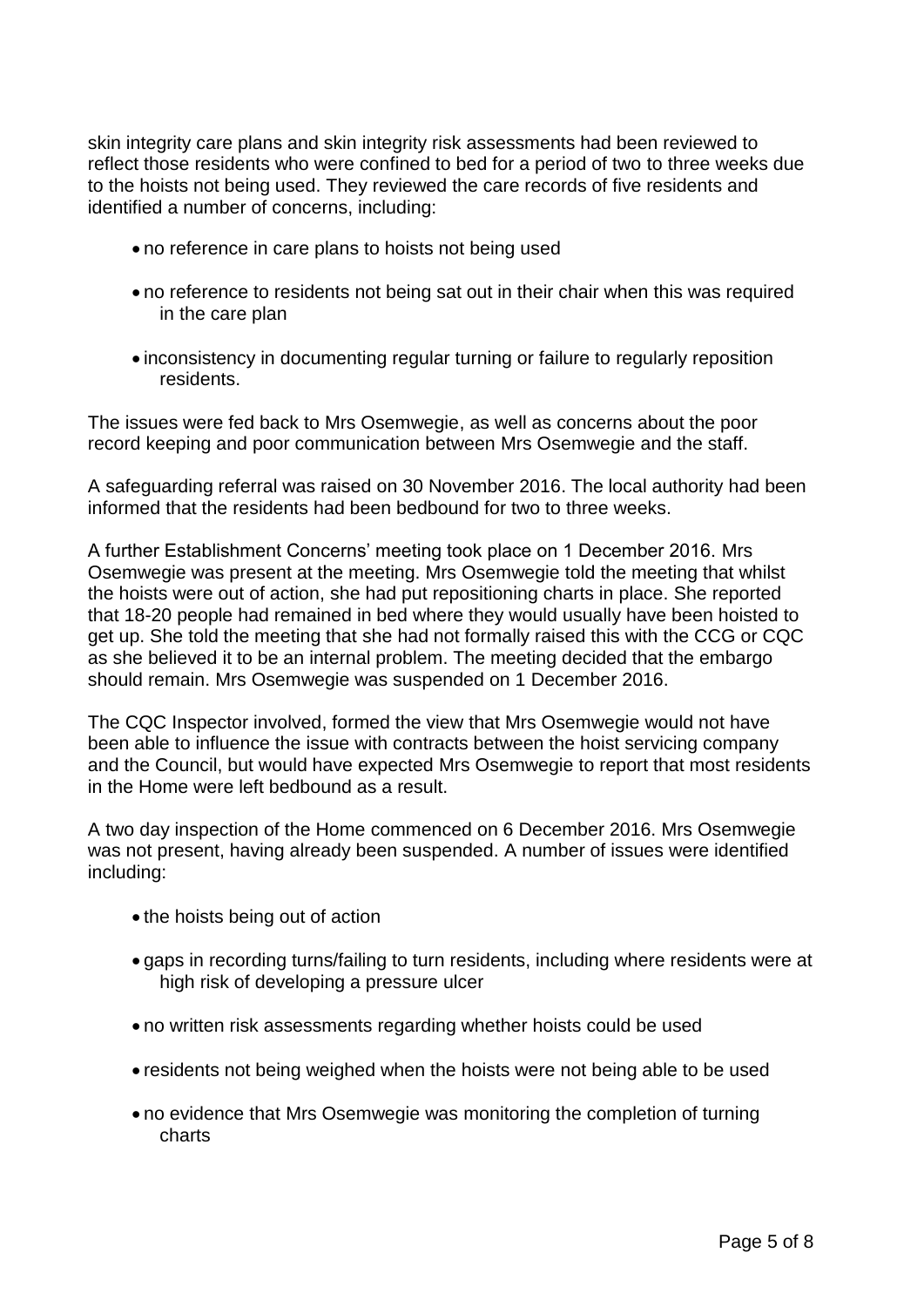other equipment not being serviced, such as an air pressure mattress which had not been serviced since 2014, and changes to checks in fire alarms, which had been changed from monthly to six monthly without any apparent reason.

During the CQC inspection the following was also identified:

- residents had broken or no call bells
- medicines were not being managed safely, with no written protocols for PRN (as required) medications and medication charts were not being checked correctly
- residents were being left in bed for too long without justification, with residents not being supported to get up or use the toilet
- there was a lack of guidance to support clinical decisions
- the Home did not have clinical procedures to follow, which would have been both Mrs Osemwegie's and the Council's responsibility.
- there was no procedure in place to ensure that nurses' PINs were checked. This would have been both Mrs Osemwegie's and the Council's responsibility
- there was no procedure for reporting concerns to the CQC. The Council would be expected to have provided this.

The Home was issued with four warning notices following the inspection.

The Home investigated the concerns about Mrs Osemwegie's management during the period of time the hoists were not being used.

Mrs Osemwegie also raised that she had been given guidelines that reporting issues to the Council, CCG or CQC should be left for senior managers. She also expressed that she felt she had been made a '*scapegoat'* for the failings of senior managers.

Mrs Osemwegie was dismissed following a disciplinary hearing in July 2017.

#### **Public interest considerations**

Our voluntary removal guidance explains that the only circumstances in which we'll accept applications for voluntary removal are where:

- the nurse, midwife or nursing associate accepts the regulatory concern(s);
- the regulatory concerns are not so serious that they are fundamentally incompatible with being a registered professional; and
- the nurse, midwife or nursing associate provides evidence that they do not intend to continue practising.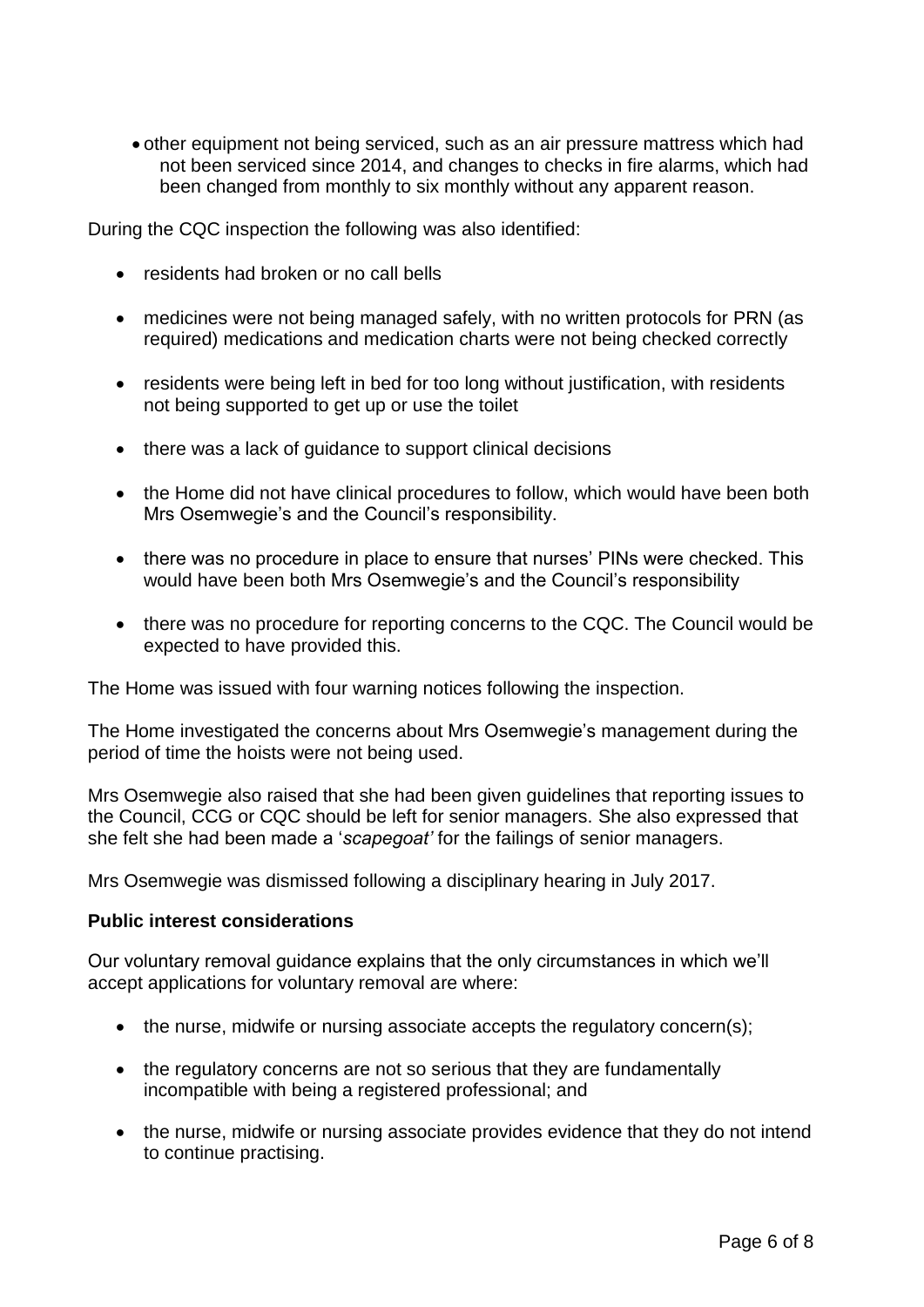#### *Does the nurse accept the regulatory concerns?*

Mrs Osemwegie has admitted the facts and current impairment in the voluntary removal forms dated 15 March 2022. Mrs Osemwegie's application contains a signed declaration that she admits to the facts of the allegation against her and that her fitness to practise is impaired.

#### *Are the regulatory concerns so serious that they are fundamentally incompatible with being a registered professional?*

I've considered whether the concerns are so serious they're fundamentally incompatible with being a registered professional. The seriousness of the concerns will be a key factor in considering whether voluntary removal is suitable or whether we need to take action in the public interest.

Our first category of seriousness is called serious concerns which are more difficult to put right. Our guidance explains this category of seriousness as concerns which are so serious that it may be less easy for the nurse to put right the conduct, the problems in their practice, or the aspect of their attitude which led to the incidents happening. We are more likely to need to take regulatory action for these types of concerns.

This category of seriousness may include concerns such as being directly responsible (such as through management of a service or setting) for exposing patients or service users to harm or neglect. Especially where the evidence shows the nurse, midwife or nursing associate putting their own priorities, or those of the organisation they work for, before their professional duty to ensure patient safety and dignity.

In such cases the misconduct may be so serious that it's fundamentally incompatible with being a registered professional. For this reason our guidance makes clear that we will be keen to hear from the nurse, midwife or nursing associate if they have reflected on the concerns and taken opportunities to show insight into what happened. Because concerns of this nature, when they aren't put right, are likely to lead to restrictive regulatory action.

I have carefully considered the concerns raised in relation to Mrs Osemwegie's practice. The concerns about her management are capable of amounting to a serious concern considered more difficult to put right. However it is clear that Mrs Osemwegie has accepted and reflected on the concerns raised about her management of the Home.

I've considered Mrs Osemwegie's statement dated 20 August 2019 and her reflective statement dated 2 September 2019 when reaching my decision. I've identified that Mrs Osemwegie has demonstrated insight and a high level of remorse. Mrs Osemwegie acknowledges the risk of harm her management posed. She has also reflected on aspects of the concerns raised about her, demonstrating how she would act differently if presented with similar issues. For this reason I don't consider the concerns about Mrs Osemwegie to be a serious concern that cannot be put right.

Having carefully considered the sanctions guidance, were this case to go to a panel of the Fitness to Practise Committee, there is unlikely to be a real risk of a striking off order being made. While recognising that there have been a number of concerns raised about Mrs Osemwegie and her management I consider that the matters are capable of being